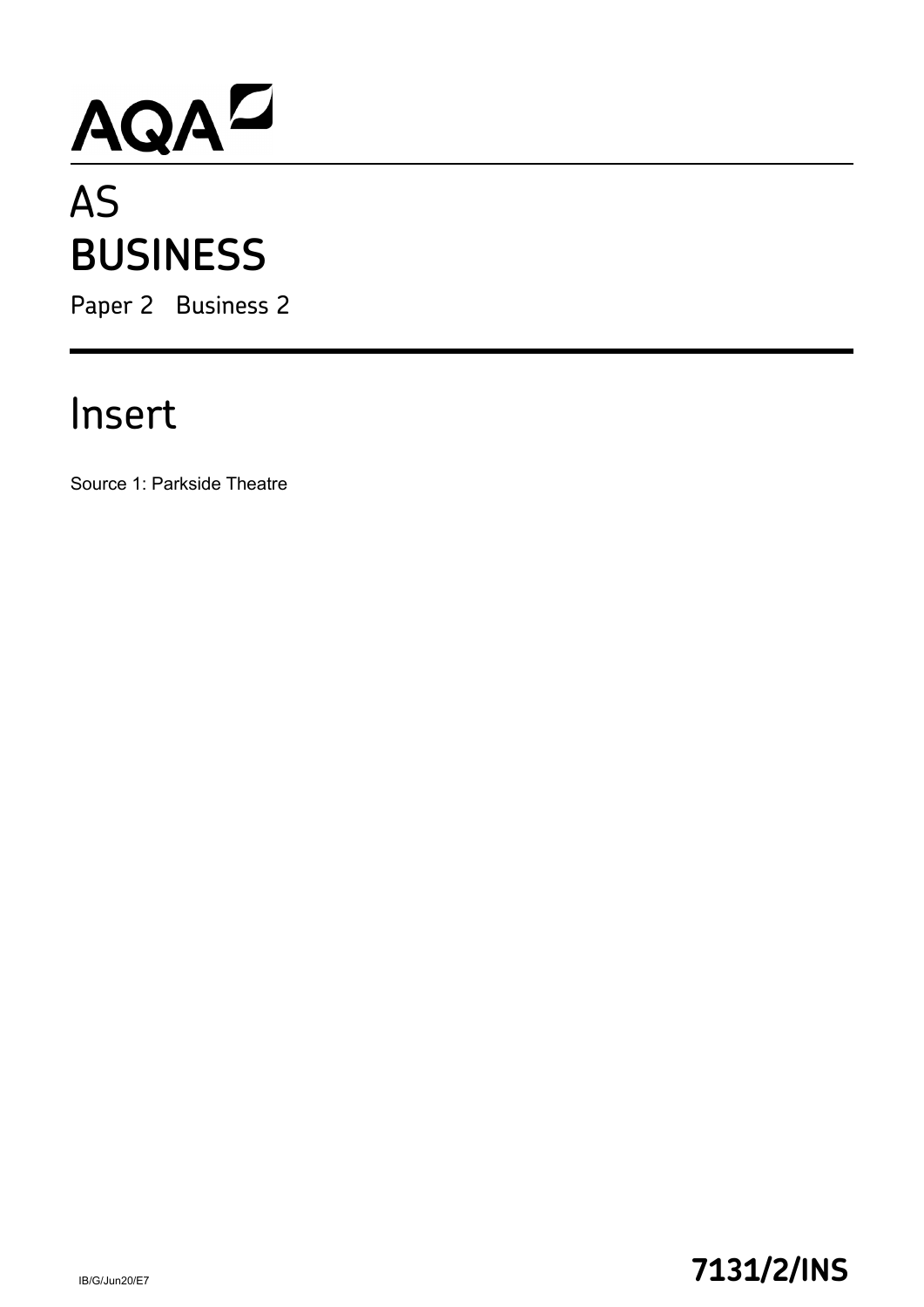#### **Parkside Theatre**

Parkside Theatre is a small independent cinema that shows films but also hosts music, comedy and drama events. It is based in a historically important town centre building built in the late 1890s. This building has been renovated using a government grant; a condition of the grant was that the style of the building was preserved. 1

The business has been owned by the Sanderson family for several generations. They are keen that the business is managed in such a way that the building's architecture is protected, but Parkside Theatre must generate a return on investment. 5

Lorna has been the general manager of the business for six years. She has full control of day-to-day management. Lorna has been working to improve the capacity utilisation of the cinema. The directors have set her a capacity utilisation target of 70%.

#### **Figure 1: Average cinema attendances at Parkside Theatre 2019**

|                     | Mon | Tue | Wed                      | <b>Thu</b> | Fri | <b>Sat</b> | <b>Sun</b> | Weekly<br>total |
|---------------------|-----|-----|--------------------------|------------|-----|------------|------------|-----------------|
| Attendance          | 220 | 175 | $\blacksquare$           | 223        | 354 | 629        | 575        |                 |
| Maximum<br>capacity | 400 | 400 | $\overline{\phantom{a}}$ | 400        | 400 | 800        | 800        |                 |

#### **Note: the cinema is closed on Wednesday and has two shows on Saturday and Sunday.**

The cinema is in an area that has a small tourism industry, causing increasing attendances during the summer. There are also peaks of demand at Christmas and Easter, linked to school holidays. Incomes in the area have risen faster than the national average over the last 10 years (as shown in **Figure 2**) and are forecast to continue to do so.

Lorna has used hunches, based on intuition, in order to decide on projects, such as introducing comedy events to make greater use of the facilities. Some of these projects have been successful. 15

Part of Lorna's role is managing cash inflows and outflows. She has a financial objective of maintaining a positive cash flow.

The core cinema business is staffed by a small team of permanent employees; most are part time and have been at the business for many years. Parkside Theatre has gained praise for its staff training, winning awards in 2017 and 2018. 20

#### **'Our Place'**

Rising demand for venues hired for business meetings and conferences led Lorna to believe this could be an opportunity for Parkside Theatre. A large, unused room could be developed to create several small meeting rooms, but required investment from the owners for modernisation. 25 The work would remove some internal historical features.

The board of directors of Parkside Theatre were concerned that competition was well established in the local area. They insisted that they could only support the investment if Lorna adopted a scientific decision-making process and that she presented evidence to support the project.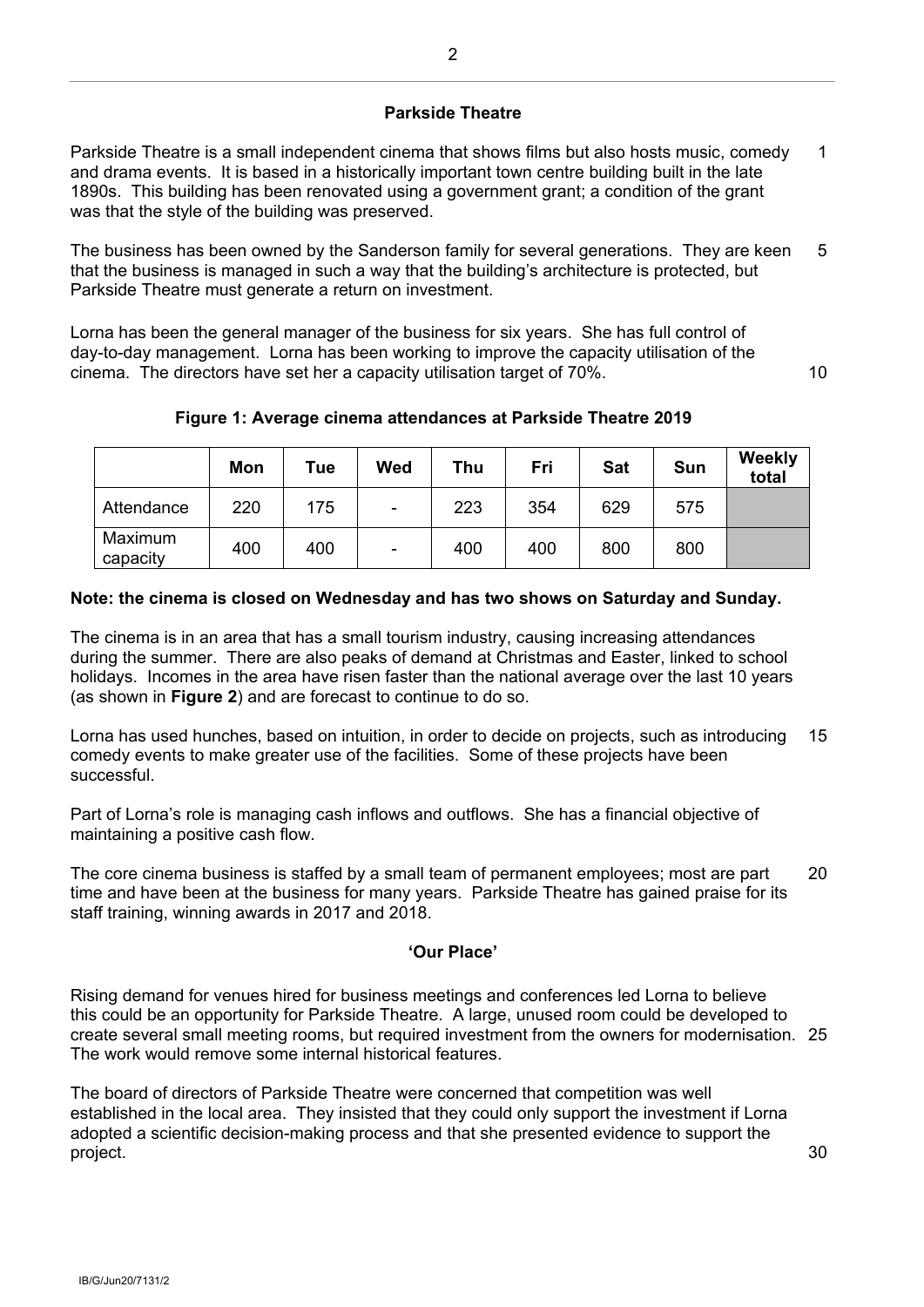Lorna completed a range of primary and secondary market research into the demand for meeting venues. She interviewed local business managers about services they would expect. She then completed detailed analysis to support her argument. A selection of the results is included in **Figures 2** and **3**.

After studying Lorna's evidence, the directors agreed to invest what they felt was a large amount of finance.

In April 2019, the meeting rooms launched under the brand name 'Our Place'. The historic exterior of the building is a unique selling point and Lorna chose to set the prices using price skimming. 'Our Place' was promoted to local and regional businesses offering helpful staff, comfortable seating, catering and state-of-the-art IT facilities.

To operate 'Our Place' flexibly, Lorna has been unable to offer guaranteed weekly hours of work for employees, although she would have liked to do so. Training is provided during the induction of staff members to achieve high standards of customer service. Staff retention has been low for the staff delivering the 'Our Place' services during the first year, though Lorna has managed to regularly recruit new staff by focusing on the local student population. 45

Lorna recognises that the future demand for Parkside Theatre services depends on changes in the external environment but thinks her decision-making has a greater impact. She realises this may not be true for managers in all businesses.

#### **Figure 2: Selected data from secondary research**

| Annual growth in income (UK) 2009-2018                           | 1.3% |  |
|------------------------------------------------------------------|------|--|
| Annual growth in income (locally) 2009-2018                      | 2.3% |  |
| Annual growth in the market for meeting venues<br>(UK 2015-2018) |      |  |

#### **Figure 3: Selected data from Lorna's primary research**

| Research based on interviews with 20 local businesses that rent meeting rooms |               |  |  |  |  |
|-------------------------------------------------------------------------------|---------------|--|--|--|--|
| Do you rent rooms more than once a month?                                     | 45% yes       |  |  |  |  |
| How satisfied are you with local meeting venues?                              | 20% satisfied |  |  |  |  |
| If choosing a meeting room, what is the most important factor?                |               |  |  |  |  |
| Price                                                                         | 55%           |  |  |  |  |
| <b>IT</b> facilities                                                          | 20%           |  |  |  |  |
| Comfort/surroundings                                                          | 20%           |  |  |  |  |
| Staff/customer service                                                        | 5%            |  |  |  |  |

35

40